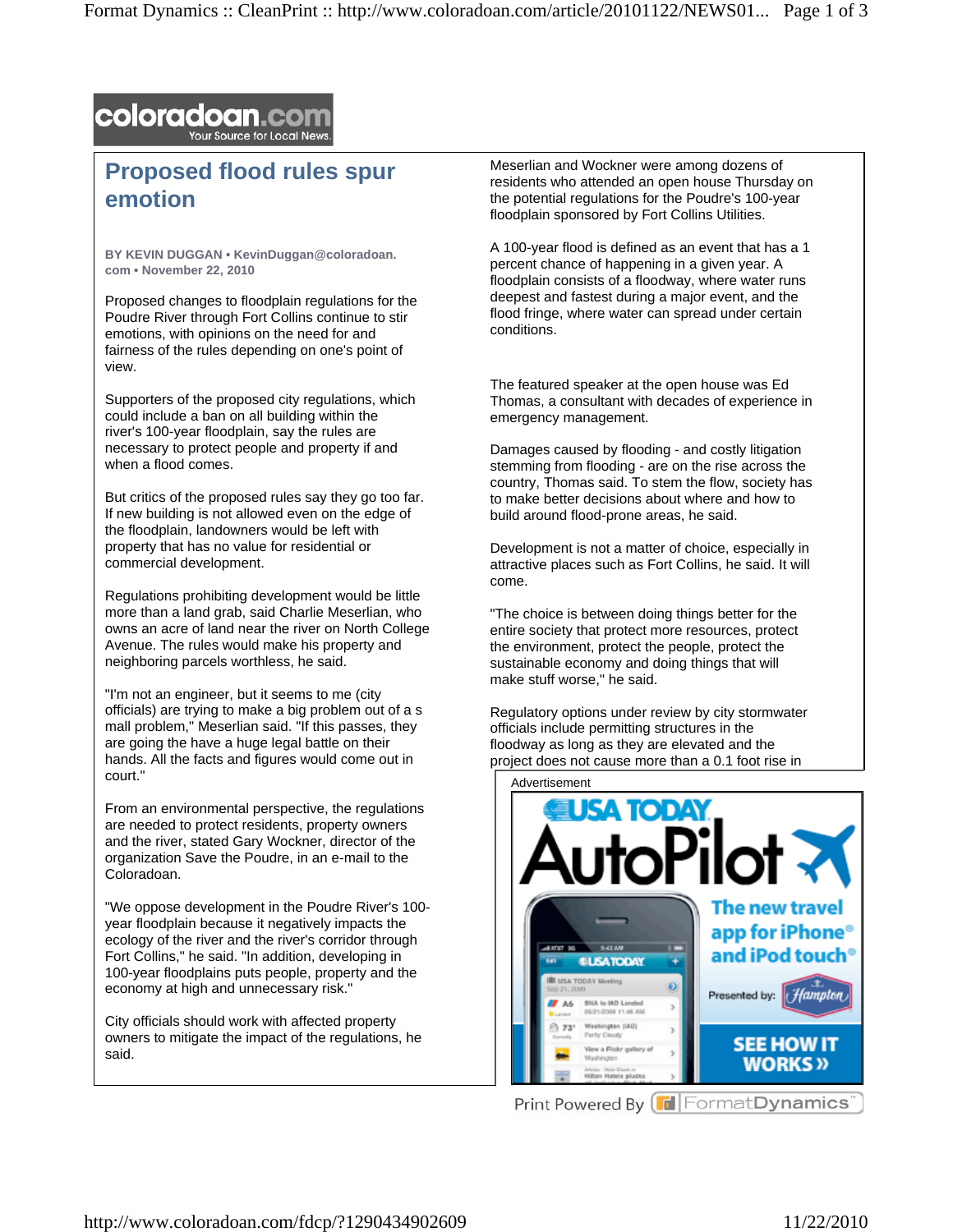

the river during a flood.

Current standards, which were adopted in 2007, allow for a 0.5-foot rise. Another option is to not allow any structures in the floodplain.

The City Council is expected to have a work session on options for the floodplain regulations in January, said Ken Sampley, water planning and development manager with Fort Collins Utilities.

Depending on the direction given by council, changes to the regulations could be formally considered in February.

From a professional engineering point of view, public safety would be best served by not allowing building in a floodplain, he said. But staff members also have to consider economic factors in any recommendation they may make to the council.

No one has a legal right to flood another's property unless they pay for it, Thomas said. Along the same lines, no one - including a government - may take the value of another's property without compensation.

The proposed regulations "are a step in the right direction," he said.

But city officials and property owners will have to work together in developing regulations that work for the community, he said. An option can be establishing a program that allows for transferable development rights.

The Poudre has a history of flooding, city officials say. Floods can be caused by mountain snowpack melting excessively fast or by heavy rainfall from thunderstorms, which cause flash floods.

A flood in 1904 damaged much of north Fort Collins and led to the death of local pioneer Robert Strauss. High water this summer from snowmelt forced the closure of the Poudre River Trail in low-lying areas.

The risk of flooding is likely to increase in the years to come because of environmental changes, Thomas said.

The projected rise in a river's water during a major storm is often under-estimated, he said, and does not take into account the rise caused by debris blocking the flow of water under bridges.

Proposed changes to the floodplain regulations on the Poudre could affect up to 2,000 acres along the river, city officials say. Affected areas would be North College Avenue, the East Mulberry Street corridor and the Link-N-Greens golf course east of Lemay Avenue.

Any change in Poudre floodplain regulations could take away the development value of 80 of the 100 acres that make up Link-N-Greens, said Heather Wolhart, whose family owns the land.

The property is all that's left of a 300-plus acre homestead relatives of Wolhart established more than 100 years ago, she said.

Development offers for the land have come in over the years, she said, but as things stand now, the family cannot do anything with the property.

"If we had an offer on the table ... nothing would happen, no one would buy, no one will follow through with an offer until the floodplain regulations are settled," she said. "And if someone makes an offer and the rules change, they'd probably back out."



Print Powered By FormatDynamics